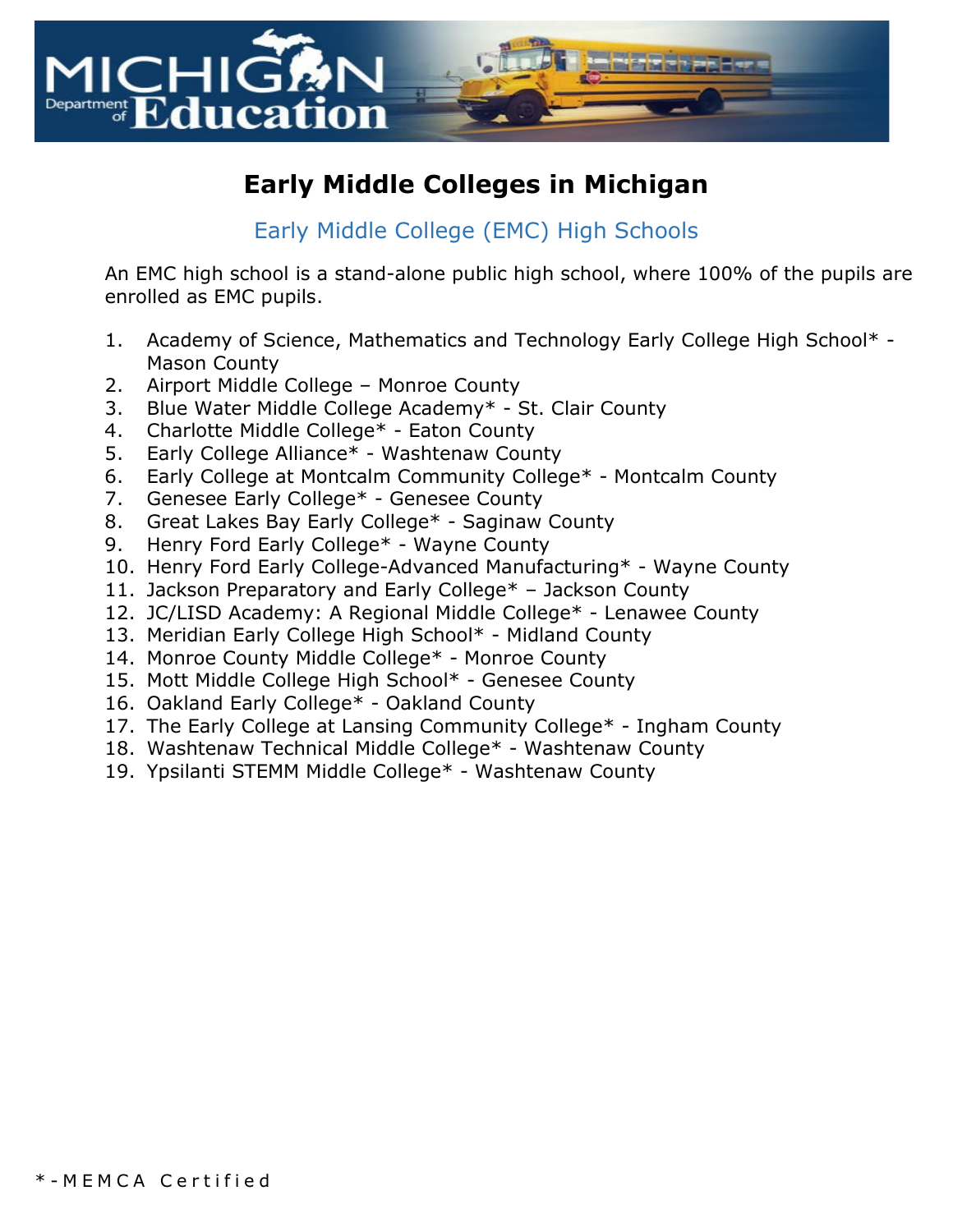

## Early Middle College (EMC) Consortia

An early middle college consortium program is comprised of multiple school districts with one coordinating agency.

#### 1. **BAISD Edge Early Middle College – Bay County**

- 2. Berrien County 5<sup>th</sup> Year Early Middle College\* Berrien County
- 3. Branch County Early College Branch County
- 4. Calhoun Area Career Center Early College\* Calhoun County
- 5. Capital Region Technical Early College\* Eaton County
- 6. Careerline Tech Center Early College\* Ottawa County
- 7. COOR ISD Vocational Early Middle College Roscommon County
- 8. Delta-Schoolcraft Early Middle College\* Delta/Schoolcraft Counties
- 9. Dickinson-Iron Technical Early College Dickinson/Iron Counties
- 10. Early College Allegan County\* Allegan County
- 11. Early College of Macomb\* Macomb County
- 12. Early College of Muskegon County\* Muskegon County
- 13. Early College of Newaygo County\* Newaygo County
- 14. EUP Early College Chippewa County
- 15. Genesee County CTE Early Middle College\* Genesee County
- 16. Gogebic-Ontonagon ISD Early Middle College Consortium –Gogebic/ Ontonagon Counties
- 17. Hillsdale County Early Middle College\* Hillsdale County
- 18. Iosco RESA Early Middle College Program\* Iosco County
- 19. JC/LISD Branch Academy\* Lenawee County
- 20. Jackson Area College and Career Connection Early Middle College\* Jackson County
- 21. Jackson County Early College\* Jackson County
- 22. Kalamazoo County Early Middle College\* Kalamazoo County
- 23. LaunchU Kent ISD Kent County
- 24. Lewis Cass ISD CTE EMC Cass County
- 25. Livingston County Early College\* Livingston County
- 26. Marquette–Alger Technical Middle College\* Marquette County
- 27. Mecosta-Osceola CTE Early College Mecosta
- 28. Monroe County Technical and Career Early College Monroe County
- 29. Northwest Ottawa County Early College\* Ottawa County
- 30. Oakland ACE\* Oakland County
- 31. Oakland Technical Early College\* Oakland County
- 32. Shiawassee RESD Early College Program\* Shiawassee County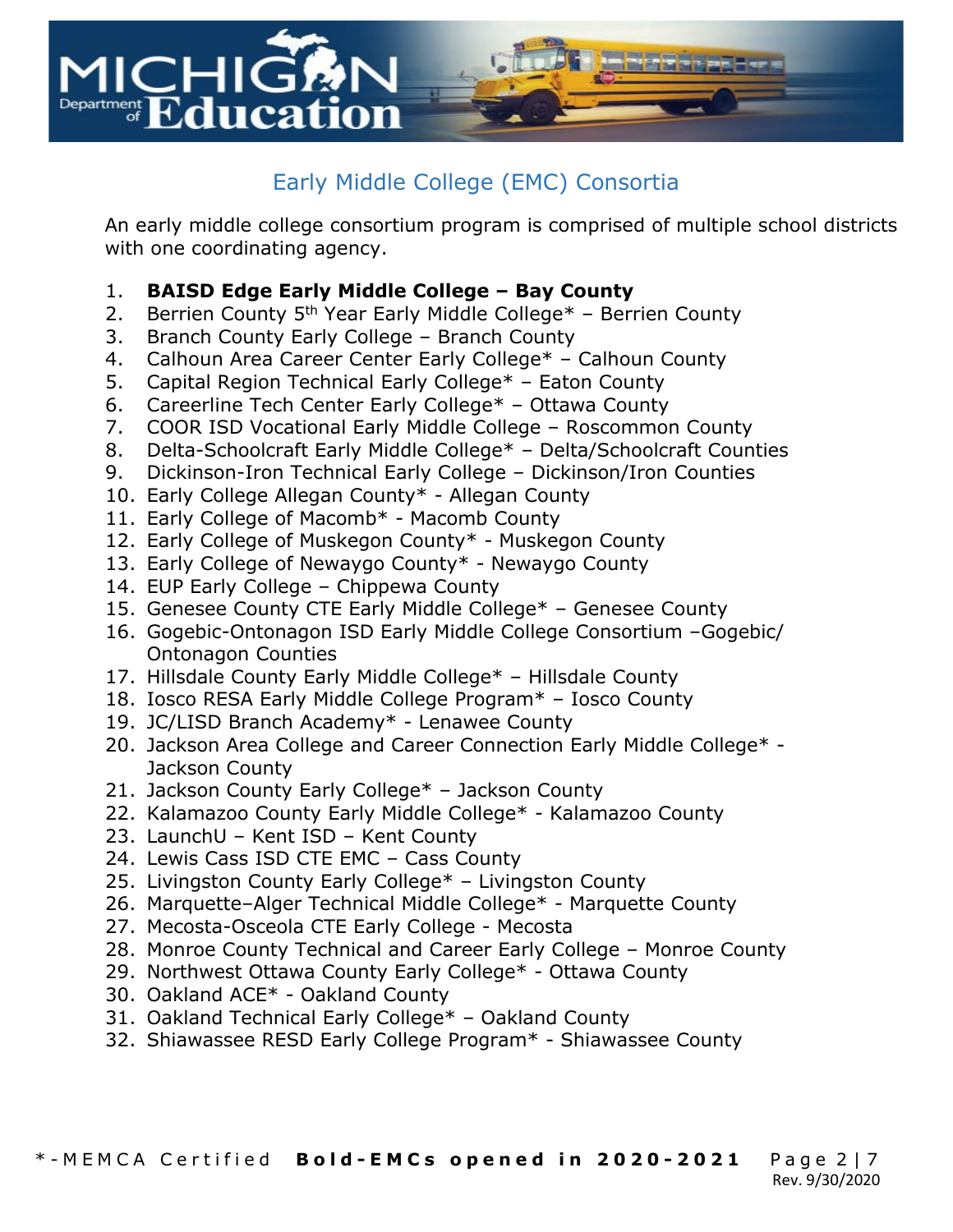

#### Early Middle College (EMC) Consortia Continued

- 34. Southwest Macomb Technical Education Consortium (SMTEC EMC) Macomb County
- 35. Southwest Ottawa County Early College\* Ottawa County
- 36. St. Clair County Career & Technical Middle College Program\* St. Clair County
- 37. St. Joseph County Early Middle College Program\* St. Joseph County
- 38. STEMM Academy\* Lapeer County
- 39. Traverse Bay Area Early College\* Grand Traverse County
- 40. Van Buren Middle College\* Van Buren County
- 41. Wexford–Missaukee Early College\* Wexford County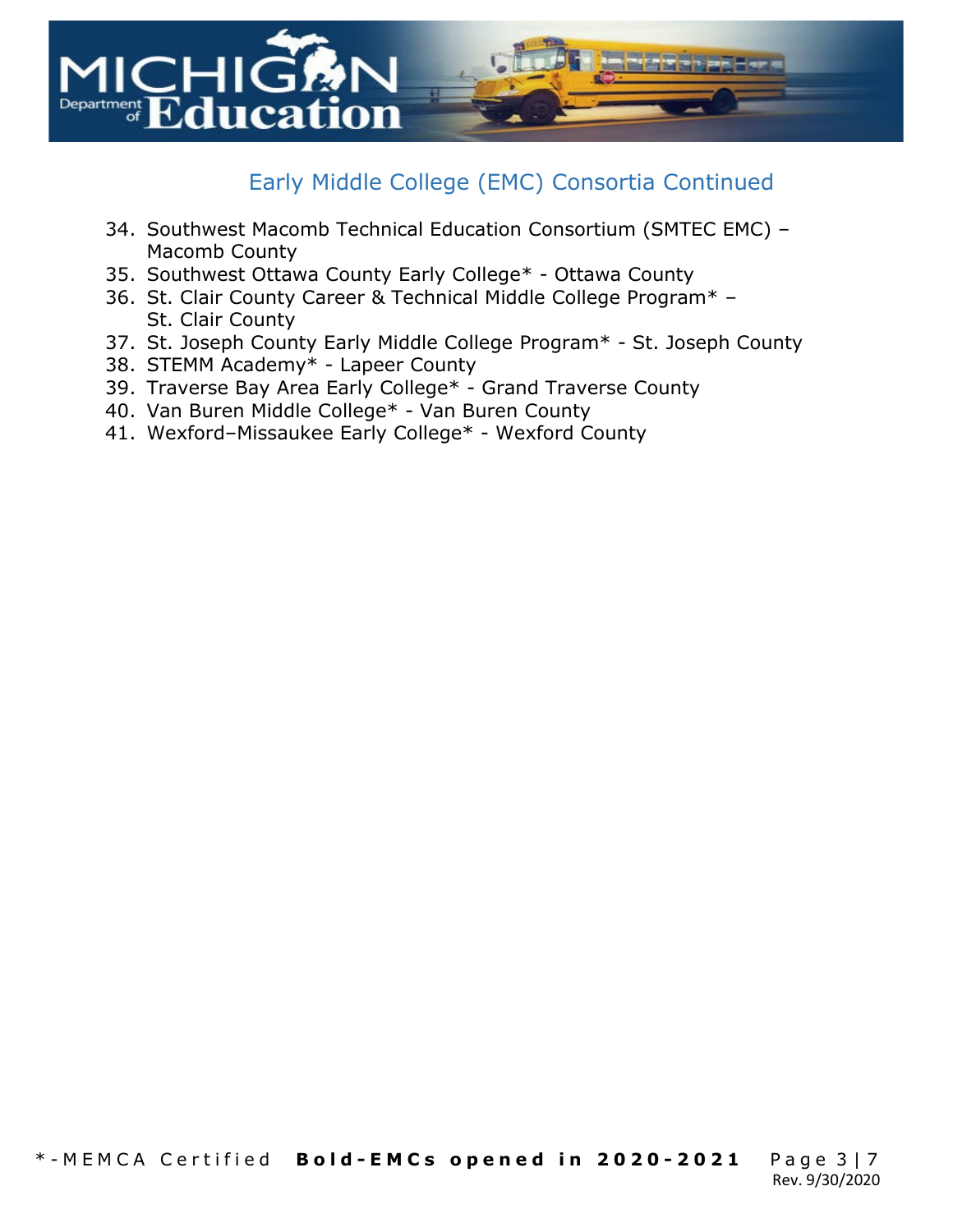

### Early Middle College Programs

An early middle college program is a high school program designed to serve less than 100% of the high school population.

- 1. Advanced Technology Academy\* Wayne County
- 2. Alcona Community Early College Alcona County
- 3. Alpena Early College\* Alpena County
- 4. Arbor Preparatory High School Washtenaw County
- 5. Avondale Schools Early College Oakland County\*
- 6. Bangor Public Schools Early Middle College Van Buren County
- 7. Bark River-Harris Early College\* Menominee County
- 8. Battle Creek Early Middle College Program Calhoun County
- 9. Beal City Early College Isabella County
- 10. Beaverton Junior/Senior High School Early College Gladwin County
- 11. Beecher Buc Promise Genesee County
- 12. Belding Area Schools Ionia County
- 13. Belleville Early College\* Wayne County
- 14. Bellevue Community Schools Early Middle College Eaton County
- 15. Benzie Central Early Middle College Benzie
- 16. Big Bay de Noc School Early Middle College\* Delta County
- 17. Birch Run Early College\* Saginaw County
- 18. Brandon Early Middle College Oakland County
- 19. Bullock Creek Early College Program\* Midland County
- 20. Byron High School Early College Program Shiawassee County
- 21. Calumet, Laurium & Keweenaw Early College\* Houghton County
- 22. Canton Preparatory High School Wayne County
- 23. Carman-Ainsworth STEM Early College\* Genesee County
- 24. **Carney-Nadeau Public Schools Early Middle College Program Menominee**
- 25. Cassopolis Early College Program Cass County
- 26. Cedar Springs Early Middle College\* Kent County
- 27. **Center Line Academy Early Middle College Macomb County**
- 28. Center Line Public Schools Macomb County
- 29. **Charlton Heston Academy Early Middle College Roscommon**
- 30. Chassell Early College\* Gogebic County
- 31. Clare High School Early Middle College\* Clare County
- 32. Clarkston Early College\* Oakland County
- 33. Clio Area Schools\* Genesee County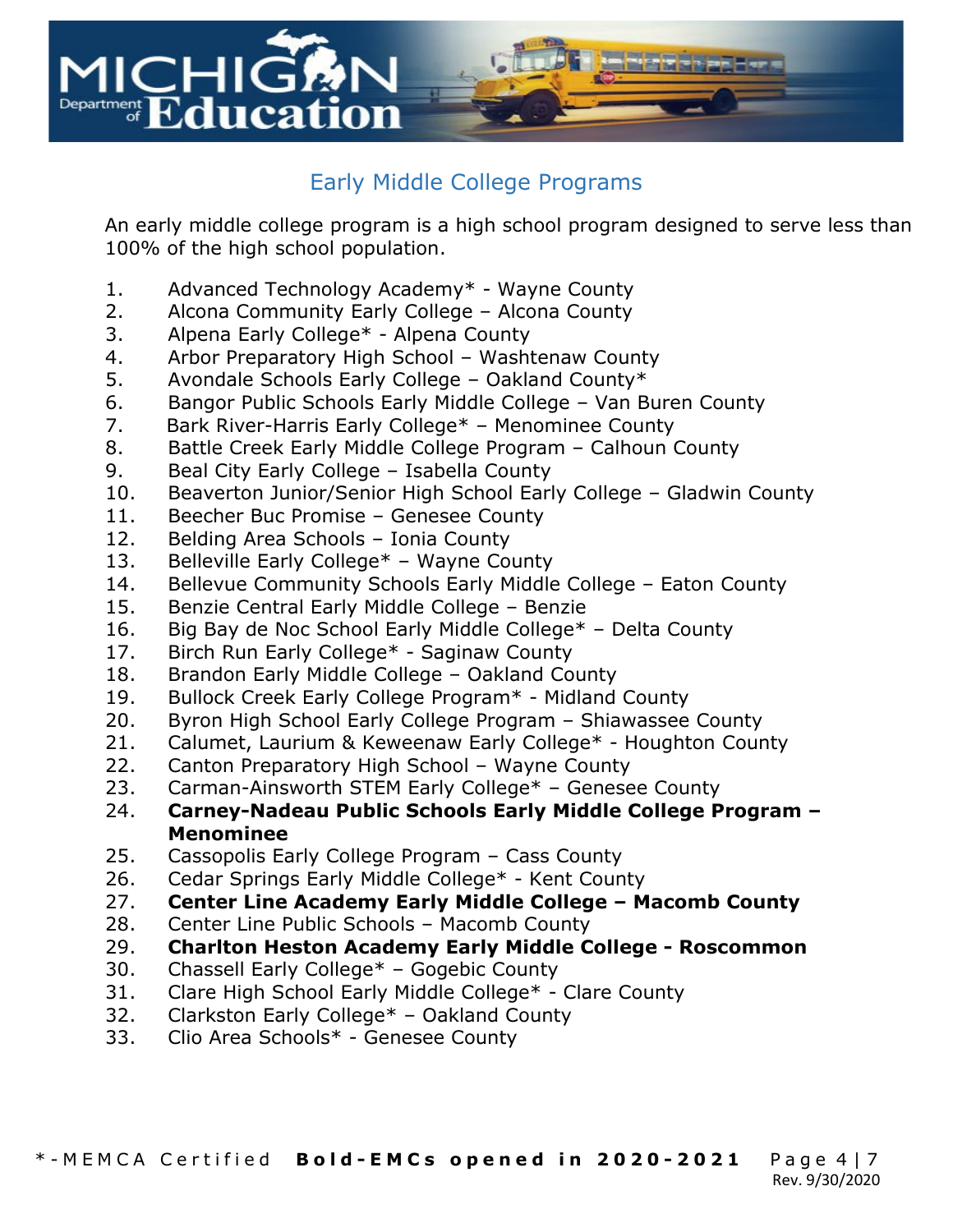

#### Early Middle College Programs Continued

- 34. Coldwater High School Kellogg Community College Early College Program\* Branch County
- 35. Coleman Early College Program\* Midland County
- 36. Croswell-Lexington Early College\* Sanilac County
- 37. Davison High School Early College Program\* Genesee County
- 38. **Delton Kellogg Early College Barry**
- 39. **Dexter Early Middle College Washtenaw**
- 40. Dollar Bay–Tamarack City Area Schools Early College Program Houghton County
- 41. Dowagiac Union Schools Early Middle College\* Cass County
- 42. Dryden Early College Academy\* Lapeer County
- 43. **Early Middle College at Henry Ford High School Wayne**
- 44. East Kentwood Early College Kent County
- 45. Eastern Calhoun Early College\* Calhoun County
- 46. Edwardsburg Middle College Cass County
- 47. Escanaba Early Middle College\* Delta County
- 48. Fairview Area Schools Early Middle College Program Oscoda County
- 49. Farwell Area Early College\* Clare County
- 50. Fenton Southern Lakes Early Middle College Genesee County
- 51. **FlexTech High School-Shepherd Early Middle College Isabella**
- 52. Flushing Raider Early College Genesee County
- 53. Grand Blanc High School Early College Program\* Genesee County
- 54. Grand River Preparatory High School Kent County
- 55. Gull Lake Early College\* Kalamazoo County
- 56. Hancock Early Middle College Houghton County
- 57. Harper Creek Early College Calhoun County\*
- 58. Hastings HASS Early College Program\* Barry County
- 59. Hemlock HS Early Middle College Saginaw County
- 60. Henry Ford Collegiate Academy Dearborn High School\* Wayne County
- 61. Henry Ford Collegiate Academy Edsel Ford High School\* Wayne County
- 62. Henry Ford Collegiate Academy Fordson High School\* Wayne County
- 63. Henry Ford Early College-School of Education Wayne County
- 64. Highpoint Virtual Academy Wexford County
- 65. Holland Early College\* Ottawa County
- 66. Holt Early College Ingham County
- 67. Homer Early College Program\* Calhoun County
- 68. Ida Middle College/Early College Program\* Monroe County
- 69. Ithaca High School Early College\* Gratiot County
- 70. Kenowa Hills Public Schools Kent County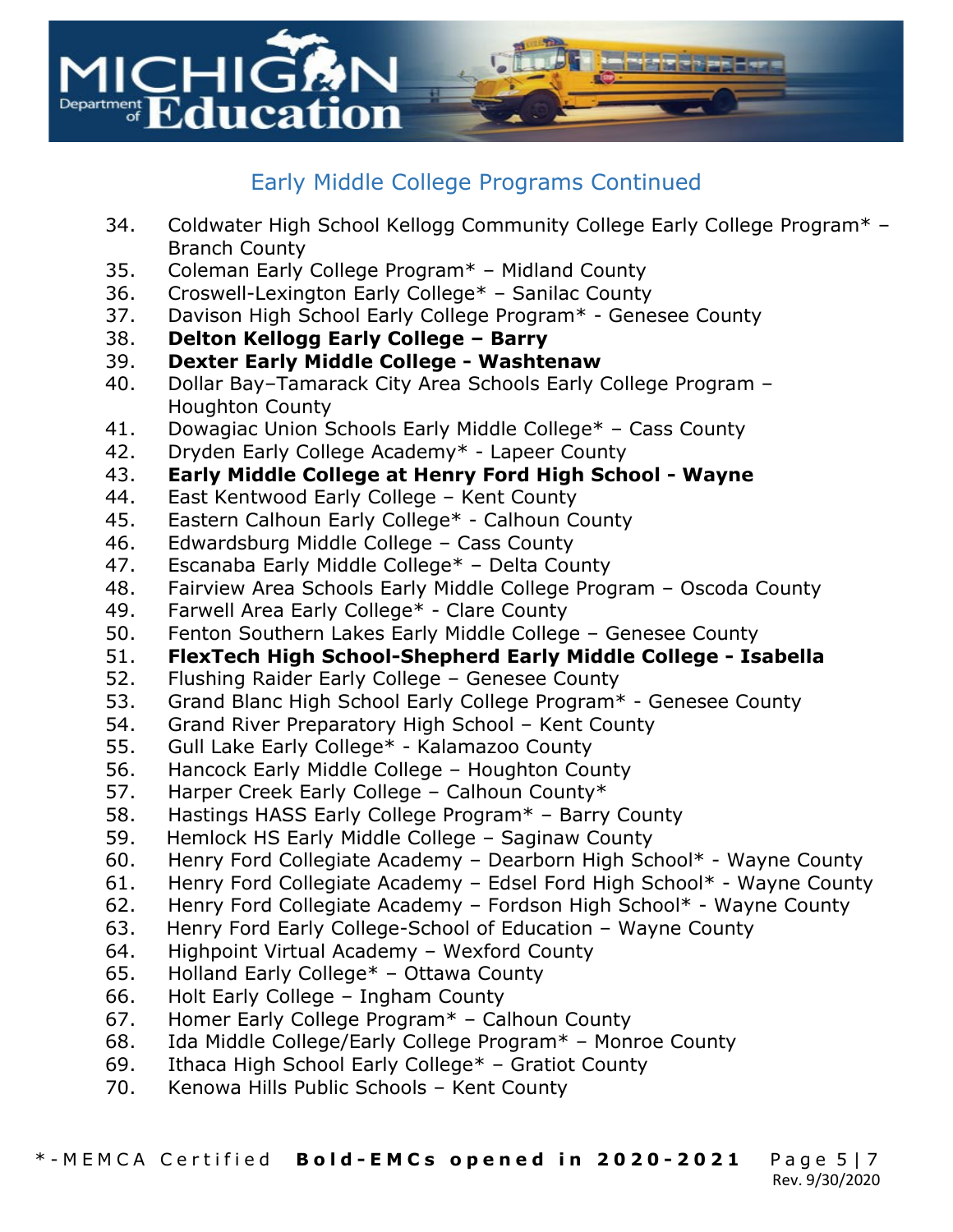

### Early Middle College Programs Continued

- 71. Lake Fenton Southern Lakes Early Middle College Genesee County
- 72. Lake Linden-Hubbell Early College Houghton County
- 73. Lake Orion Community Schools Early Middle College Program Oakland County
- 74. Lakeview Early Middle College Program Calhoun County
- 75. **Lakewood Early Middle College Ionia**
- 76. Lansing Early Middle College at Sexton High School Ingham County
- 77. Lapeer Early Middle College\* Lapeer County
- 78. **LifeTech Academy Ingham**
- 79. Lincoln Park Public Schools Middle College\* Wayne County
- 80. Linden Southern Lakes Early Middle College Genesee County
- 81. Marcellus Early College Program Cass County
- 82. Melvindale Early College (The) Wayne County
- 83. Menominee Area Public Schools Menominee
- 84. Merrill Early College\* Saginaw County
- 85. Mid-Peninsula Early Middle College\* Delta County
- 86. Monroe Public Schools Early College Program Monroe County
- 87. **North Central Early Middle College Program Menominee**
- 88. North Central Now! Boyne City Early College\* Charlevoix County
- 89. North Central Now! Gaylord Early College\* Iosco County
- 90. North Central Now! Petoskey Early College\* Emmet County
- 91. Ogemaw Heights Career Tech Early College Ogemaw County
- 92. Ottawa Hills Early Middle College Kent County
- 93. Oxford Schools Early College\* Oakland County
- 94. Pansophia Academy Branch County
- 95. Pennfield Early College Program\* Calhoun County
- 96. Portland Early College Program\* Ionia County
- 97. Quincy High School-Kellogg Community College Early College Program\* -Branch County
- 98. Redford Union Early College and Careers Program Wayne County

#### 99. **Riverview Early Middle College - Wayne**

- 100. Romulus Early College\* Wayne County
- 101. Shepherd Bluejays Early College\* Isabella County
- 102. **SIGMA Academy for Leadership & Early Middle College Wayne County**
- 103. Southgate Community Schools Early Middle College Program Wayne County
- 104. South Haven Alliance Campus Van Buren County
- 105. **Stephenson Area Public Schools Early Middle College Menominee**
- 106. Suttons Bay Early Middle College Leelanau County